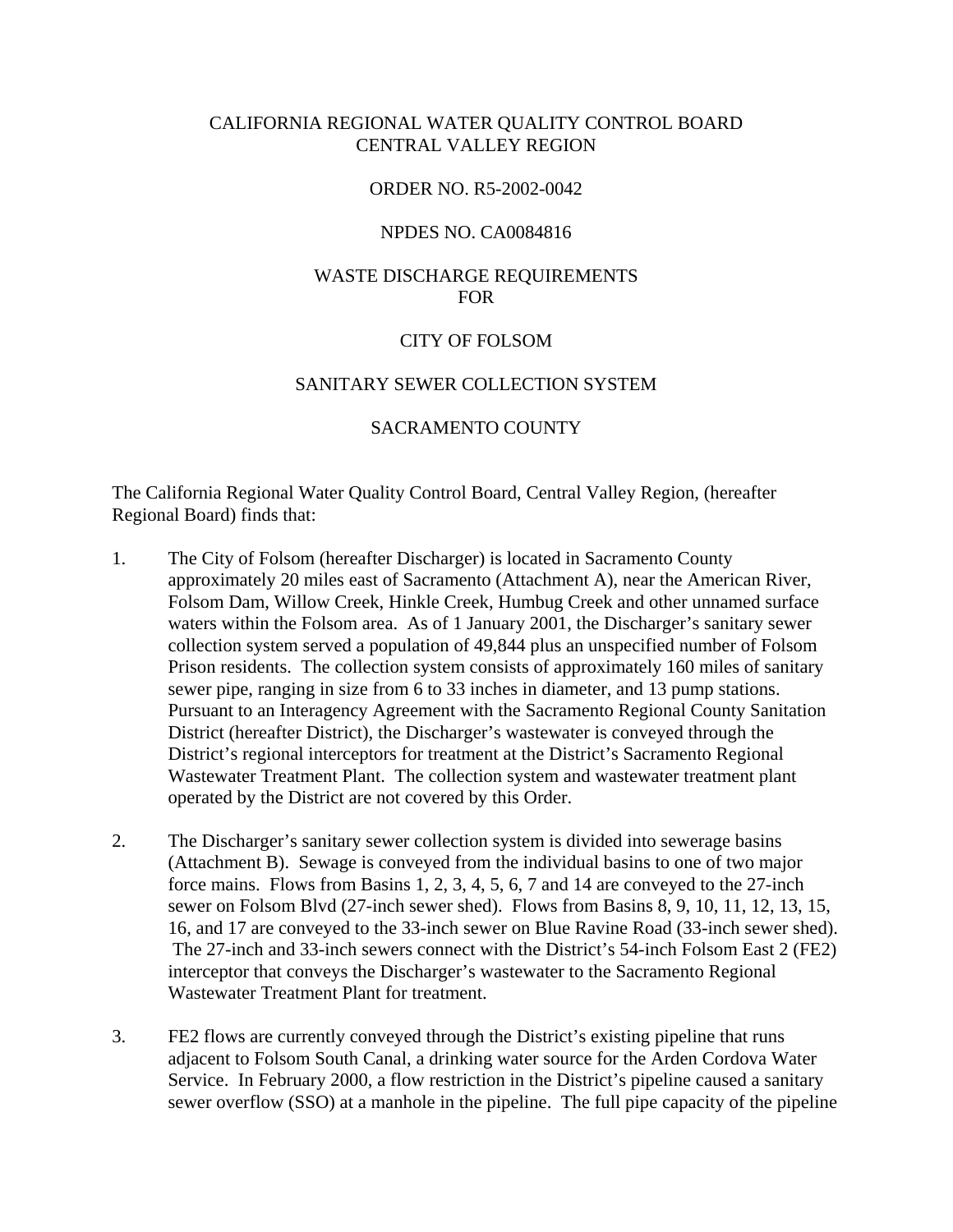is 17 mgd when the manhole cover is not bolted and sealed, but when the manhole cover is bolted and sealed, the pipeline can accommodate 29 mgd. Reference 8, Attachment C did not recommend operating the pipeline at 29 mgd without the use of the emergency storage basin at Pump Station No. 1.

- 4. Significant portions of the District's FE2 and FE3 interceptor are within the Discharger's city limits. Sanitary sewer services for undeveloped property within Folsom's jurisdiction south of Highway 50 is provided by the County Sanitation District No. 1 (CSD-1). The Discharger, District and CSD-1 are responsible for their portions of the sanitary sewer collection system as described in the 1996 Master Interagency Agreement between the District, the Discharger, the County of Sacramento, the City of Sacramento and CSD-1, and as may be amended from time to time. Neither the District nor CSD-1 are owners or operators of the Discharger's sanitary sewer collection system and, therefore, are not named as dischargers in this permit.
- 5. A sanitary sewer collection system must provide adequate capacity to convey base and peak wet weather flows in all parts of the collection system without overflowing. The sewer can be considered to have adequate capacity provided that the system is not at risk of overflowing, the design pressure of the pipe is not exceeded, and the predicted surcharging is on deep (greater than 10 feet) sewers and is not causing any backing up to shallow sewer laterals. The term "surcharging" generally refers to the condition in the sewer when flows exceed full pipe capacity. Many sewers are able to accommodate some amount of surcharging.
- 6. A "sanitary sewer overflow" (SSO) means any discharge to land or to surface water from a sanitary sewer collection system at any point upstream of a wastewater treatment plant. Temporary storage and conveyance facilities (such as wet wells, regulated impoundments, tanks, etc.) can be considered part of a sanitary sewer system. Discharges to these temporary storage and conveyance facilities are not considered sanitary sewer overflows, provided the wastewater is fully contained within these facilities.
- 7. SSOs consist of varying mixtures of domestic sewage, stormwater, industrial wastewater, and commercial wastewater, depending on the pattern of land use in the sewage collection system tributary area. SSOs often contain high levels of suspended solids, pathogenic organisms, toxic pollutants, nutrients, oxygen demanding organic compounds, oil and grease, and other pollutants. SSOs may cause a nuisance, can cause temporary exceedances of applicable water quality standards when the sewage is discharged to surface waters of the State, pose a threat to public health, adversely affect aquatic life, and impair the public recreational use and aesthetic enjoyment of surface waters in the area. Section 13050(m) of the California Water Code defines a nuisance as anything that meets all of the following requirements: (1) is injurious to health, or is indecent to the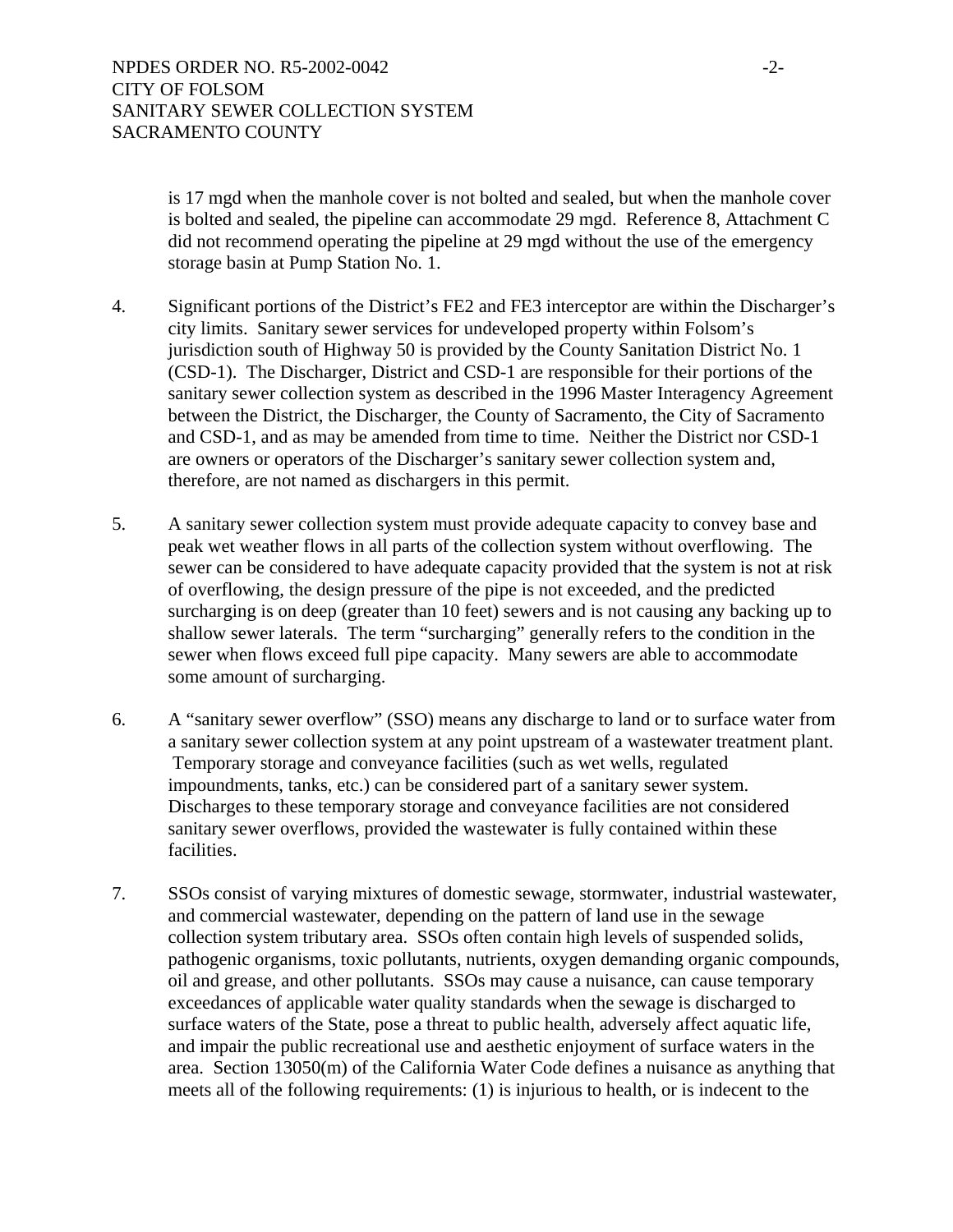senses, or an obstruction to the free use of property, so as to interfere with the comfortable enjoyment of life or property; (2) affects at the same time an entire community or neighborhood, or any considerable number of persons, although the extent of the annoyance or damage inflicted upon individuals may be unequal; and (3) occurs during, or as the result of, the treatment or disposal of waste.

- 8. The chief causes of SSOs include grease blockages, root blockages, sewer line flood damage, manhole structure failures, vandalism, pump station mechanical failures, power outages, storm or groundwater inflow/infiltration, debris blockages, collection system age and construction material failures, lack of proper operation an maintenance, lack of capacity, and contractor caused damages. Most of these SSOs are preventable with adequate and appropriate source control measures and proper operation and maintenance of the sewage collection system. The Discharger has recorded numerous SSOs caused by blockages in the sanitary sewer collection system.
- 9. The Discharger experienced four large SSOs from Pump Station No. 1 from 1995 until it was taken out of service in February 2000. The overflow volumes ranged from 84,000 to 700,000 gallons. All of the overflows occurred during wet weather periods. The Discharger and the District are currently under Cleanup and Abatement Order 5-00-706 (CAO) to assess their system capacities and implement any necessary corrective actions to prevent future spills, taking into account the Discharger's infiltration/inflow problems and continued population growth.
- 10. The Discharger submitted to the Regional Board a report dated July 2001(Reference 1, Attachment C) that stated there was significant infiltration/inflow (I/I) in portions of the Discharger's sanitary sewer collection system, causing a reduction in sanitary sewer capacity that could lead to SSOs or other capacity related issues. The report recommended that Sanitary Sewer Evaluation Surveys (SSES) be conducted and sewer collection system defects be located and repaired in seven of the Discharger's seventeen sewer basins. The Discharger submitted to the Regional Board a report dated September 2001 (Reference 2, Attachment C) that identified and prioritized rehabilitation projects within two of the seventeen sewer basins. In a 15 October 2001 Quarterly Progress Report pursuant to the CAO, the Discharger indicated the rehabilitation work had begun.
- 11. The Discharger submitted to the Regional Board a report dated 13 March 2001 (Reference 3, Attachment C), that identified wet weather capacity concerns at Broadstone and the Willow Creek Corridor, which are within the 33-inch sewer shed. The report recommended specific projects with specific completion dates to prevent wet weather SSOs. In September 2001, the Discharger constructed an interim pipeline project in the Broadstone area to provide capacity until the District constructs the FE-3 pipeline. In addition, the Discharger plans to build a force main connecting the Oak Avenue pump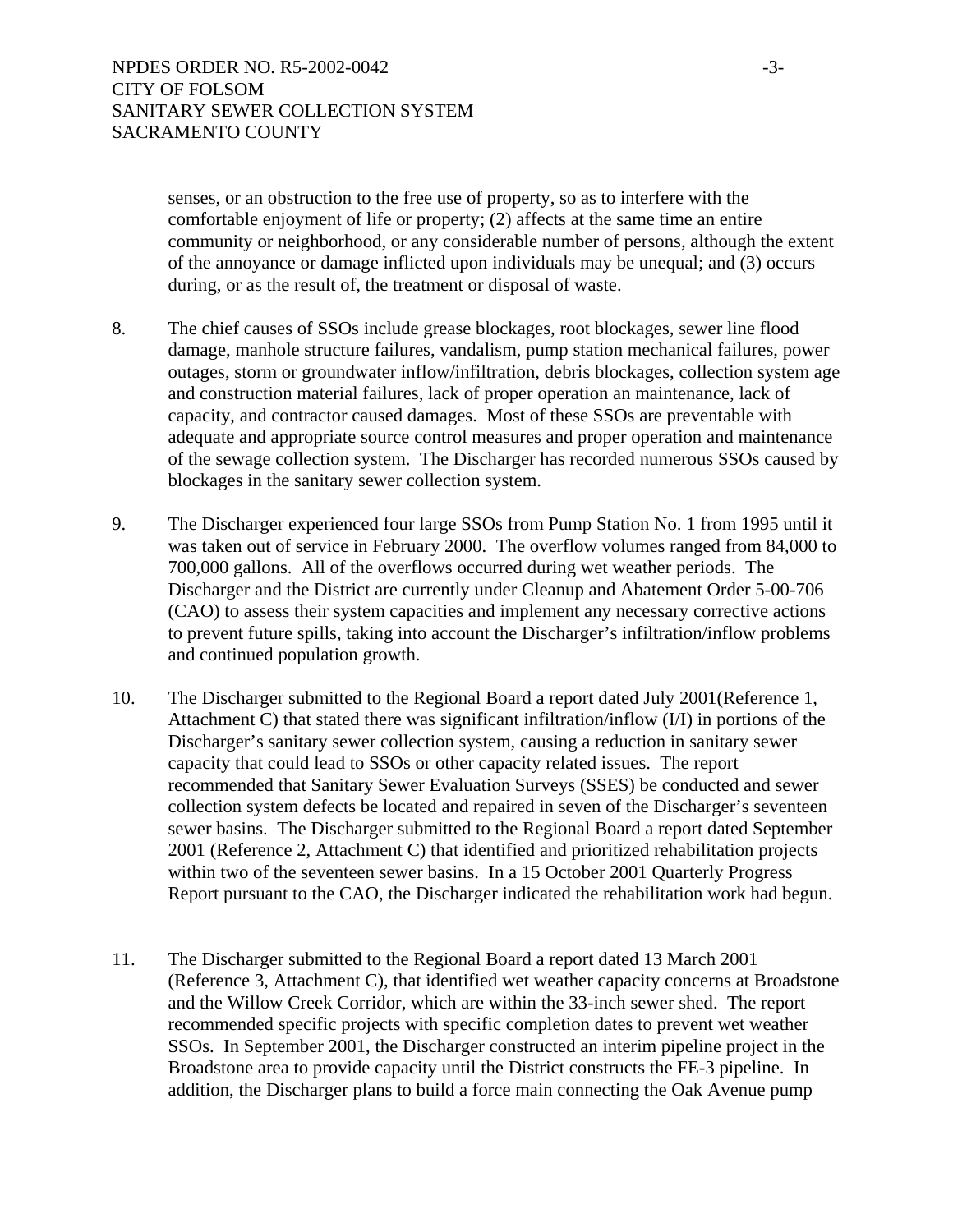station with the Broadstone area by the end of 2002 to prevent overflows in the Willow Creek Corridor.

12. The Discharger submitted to the Regional Board a report dated August 2001 (Reference 4, Attachment C) that identified five areas within the 27-inch sewer shed that were predicted to experience SSOs if a 10-year, 6-hour storm event occurred. The areas were: Folsom Boulevard near Bidwell Street, School Street, Duchow Way, Blue Ravine Road near Oak Avenue Parkway, and Blue Ravine Road near Flower Street.

 The Discharger submitted to the Regional Board a report dated October 2001 (Reference 5, Attachment C) that proposed interim mitigation actions to prevent overflows during the 2001-2001 wet weather season, including bolting down the Folsom Boulevard manhole cover, constructing intertie pipelines within the 27-inch sewer shed, and diverting flows from the 27-inch sewer shed to the 33-inch sewer shed. In a 15 October 2001 Quarterly Progress Report, the Discharger reported that construction of the improvements had begun. The diversion of flows from the 27-inch sewer shed to the 33 inch sewer shed will adversely affect the 33-inch sewer shed, and the Discharger is developing alternatives to accommodate the proposed diversion.

- 13. The Discharger reported (Reference 4, Attachment C) that the sanitary sewer flow predicted to be delivered to the District's regional interceptor during a 10-year, 6-hour storm is 29 mgd. The District reported (Reference 7, Attachment C) that the Discharger's current sanitary sewer flow during a 10-year, 6-hour storm is 23 mgd, and will be 29 mgd in 2005. The District's existing downstream pipeline has a capacity of 29 mgd (Reference 8, Attachment C). Subsequent to these predictions, improvements were made to the Discharger's sanitary sewer collection system that should have reduced wet weather flows. The amount of reduction is not currently known, but monitoring programs were recently implemented that may indicate the amount of infiltration/inflow reduction.
- 14. The Discharger's "Storm Emergency Response Plan", dated 5 January 2001, identified fifteen locations within its jurisdiction that are prone to street flooding during heavy rainstorms. Street flooding can lead to sanitary sewer inflow from open or leaking sanitary sewer manhole covers.
- 15. Federal regulations at 40 CFR 122.41(e) state:

"The permittee shall at all times properly operate and maintain all facilities and systems of treatment and control (and related appurtenances) which are installed or used by the permittee to achieve compliance with the conditions of this permit."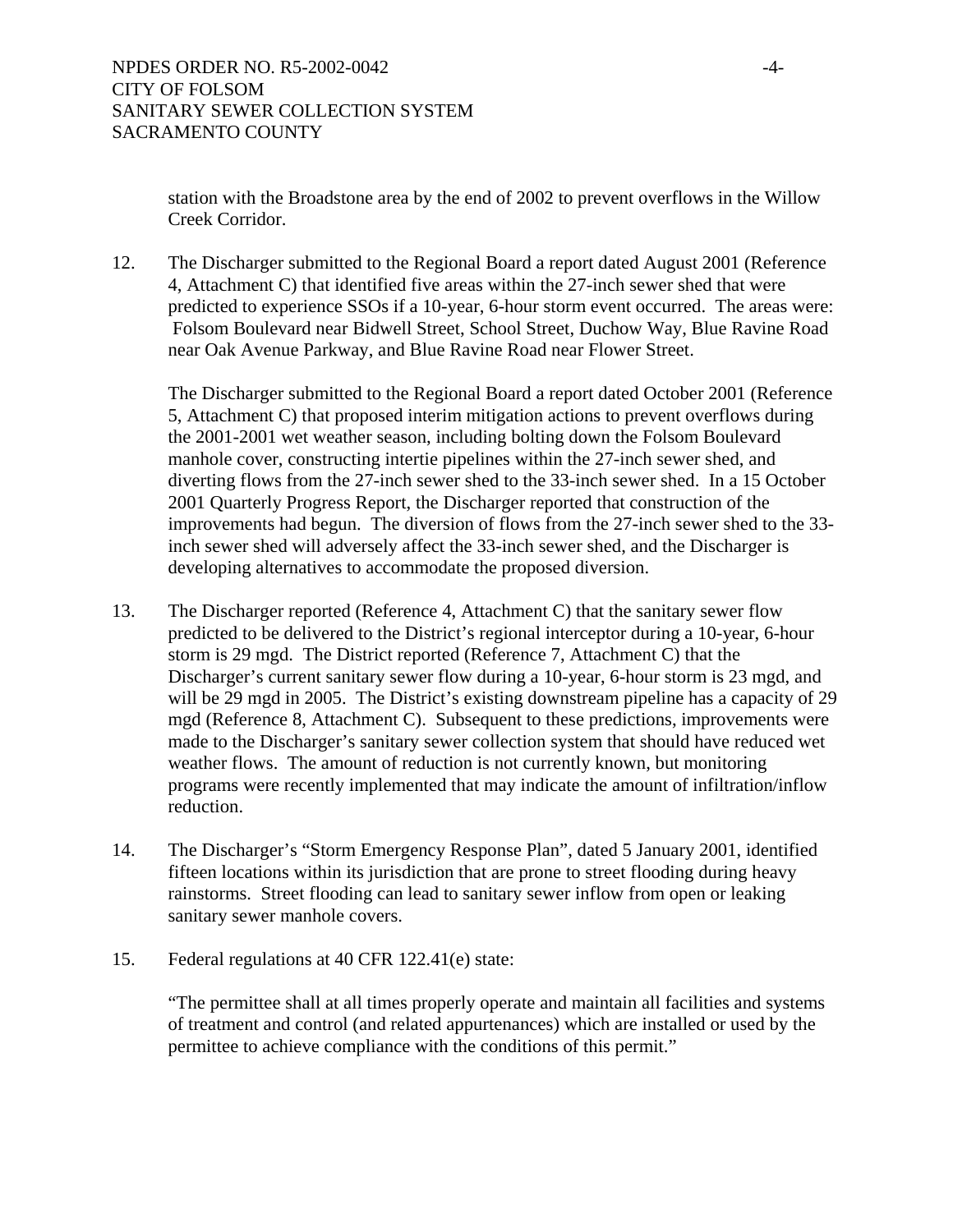- 16. In accordance with 40 CFR 122.41(e), this Order requires the Discharger to develop and implement a Sanitary Sewer Management Plan (SSMP) as described in Attachment D, which is an integral and enforceable component of this Order.
- 17. Section 13193 of the California Water Code requires sanitary sewer agencies in California to report all SSOs to the Regional Boards. It also requires the State Water Resources Control Board (State Board) to develop and implement an electronic database for all reported SSOs within the State.
- 18. The U.S. Environmental Protection Agency (EPA) and the Regional Board have classified this discharge as a minor discharge.
- 19. The Regional Board adopted a *Water Quality Control Plan*, *Fourth Edition for the Sacramento and San Joaquin River Basins* (hereafter Basin Plan). The Basin Plan designates beneficial uses, establishes water quality objectives, and contains implementation programs and policies to achieve water quality objectives for all waters of the Basin. These requirements implement the Basin Plan.
- 20. The beneficial uses of Willow Creek, Hinkle Creek, Humbug Creek and other surface waters within the City of Folsom are not individually identified in the Basin Plan, however application of the tributary rule requires the beneficial uses of any specifically identified water body apply to its tributary streams. Upon review of the flow conditions, habitat values, and beneficial uses of Willow Creek, Hinkle Creek, Humbug Creek and other surface waters within the City of Folsom, the Regional Board finds that the beneficial uses identified in the Basin Plan for the American River are applicable to those surface waters within the City of Folsom. The Basin Plan at page II-2.00 states that: "Protection and enhancement of existing and potential beneficial uses are primary goals of water quality planning. Existing and potential beneficial uses which currently apply to surface waters of the basins are presented in Figure II-1 and Table II-1. The beneficial uses of any specifically identified water body apply to its tributary streams. The Basin Plan does not identify any beneficial uses specifically for Willow Creek, Hinkle Creek, Humbug Creek and other surface waters within the City of Folsom, but the Basin Plan does identify present and potential uses for the American River, to which those surface waters within the City of Folsom, are tributary. The Basin Plan identifies the following beneficial uses for the American River: municipal and domestic supply, agricultural irrigation, industrial service supply, hydro power generation, body contact water recreation, canoeing and rafting, other non-body contact water recreation, warm freshwater aquatic habitat, cold freshwater aquatic habitat, warm fish migration habitat, cold fish migration habitat, warm spawning habitat, cold spawning habitat and wildlife habitat. The Basin Plan defines the beneficial uses and with respect to disposal of wastewaters states that "... disposal of wastewaters is [not] a prohibited use of waters of the State; it is merely a use which cannot be satisfied to the detriment of beneficial uses."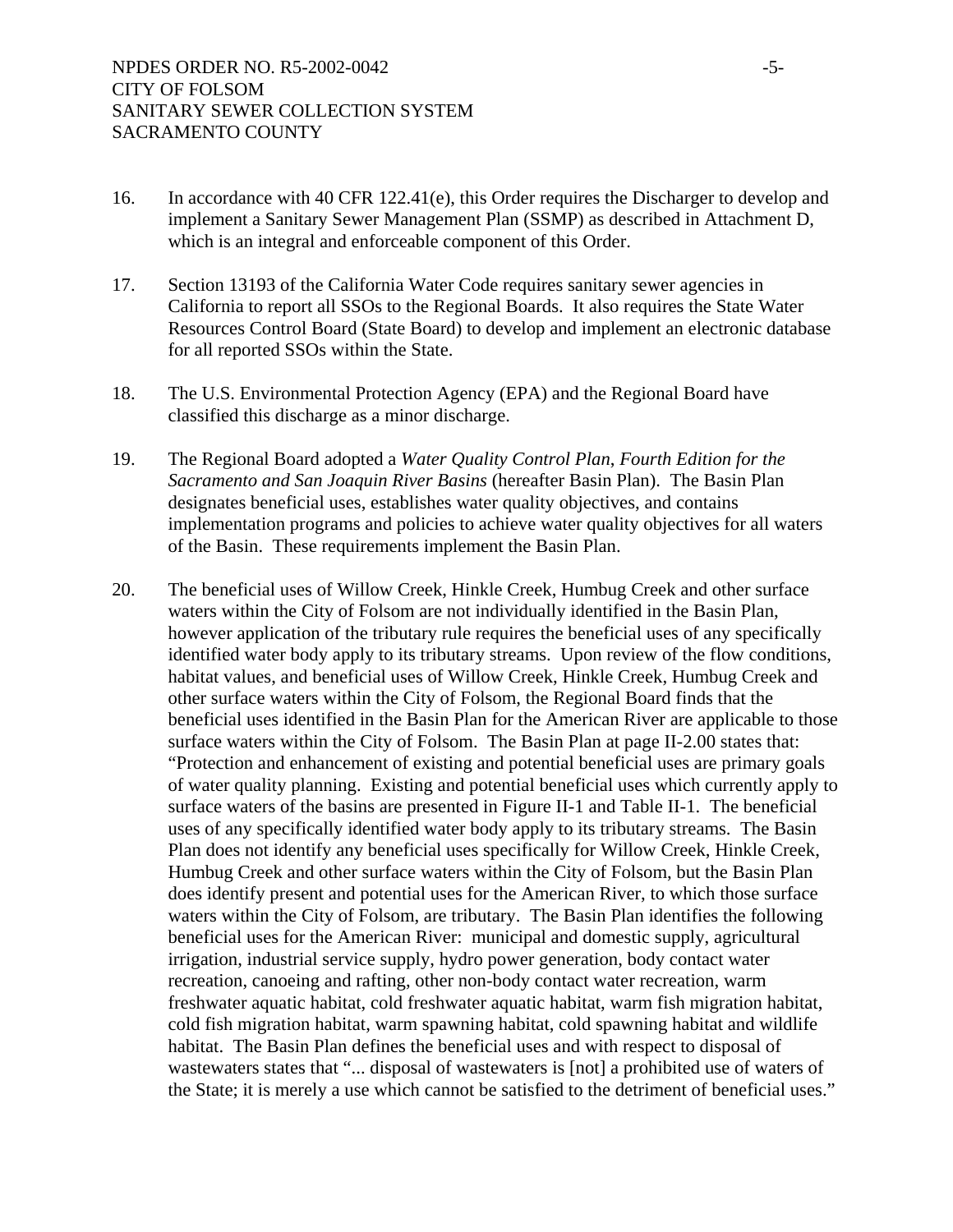The Regional Board finds that the Beneficial Uses identified in the Basin Plan for the American River are applicable to Willow Creek, Hinkle Creek, Humbug Creek and other surface waters within the City of Folsom based upon the following facts:

### a. *Domestic Supply and Agricultural Irrigation*

The Regional Board is required to apply the beneficial use of MUN based on State Board Resolution 88-63, which was incorporated into the Basin Plan pursuant to Regional Board Resolution 89-056. In addition, the State Board has issued water rights to existing water users on the American River downstream of the discharge for domestic and irrigation uses. Since Willow Creek, Hinkle Creek, Humbug Creek and other surface waters within the City of Folsom are ephemeral streams, they likely provide groundwater recharge during periods of low flow. The groundwater is a source of drinking water. In addition to the existing water uses, growth in the area downstream of the discharge is expected to continue, which presents a potential for increased domestic and agricultural uses of water in the American River.

### b. *Body Contact and Non-Body Contact Water Recreation*

The Regional Board finds that prior to discharge into the American River, Willow Creek, Hinkle Creek, Humbug Creek and other surface waters within the City of Folsom flow through areas of general public access, such as wetlands, meadows, residential areas and parks. The American River also offers recreational opportunities. Contact recreational activities currently exist along Willow Creek, Hinkle Creek, Humbug Creek, other surface waters within the City of Folsom, and downstream waters. Exclusion of the public from these areas is unrealistic and these uses are likely to increase as the population in the area grows.

## c. *Warm Fresh Water and Cold Fresh Water Aquatic Habitats*

Willow Creek, Hinkle Creek, Humbug Creek and other surface waters within the City of Folsom flow to the American River. The California Department of Fish and Game (DFG) has verified that the fish species present in Willow Creek, Hinkle Creek, Humbug Creek and other surface waters within the City of Folsom and downstream waters are consistent with both cold and warm water fisheries. The Basin Plan (Table II-1) designates the American River as being both a cold and warm freshwater habitat. Therefore, pursuant to the Basin Plan (Table II-1, Footnote (2)), the cold designation applies to Willow Creek, Hinkle Creek, Humbug Creek and other surface waters within the City of Folsom. The coldwater habitat designation necessitates that the in-stream dissolved oxygen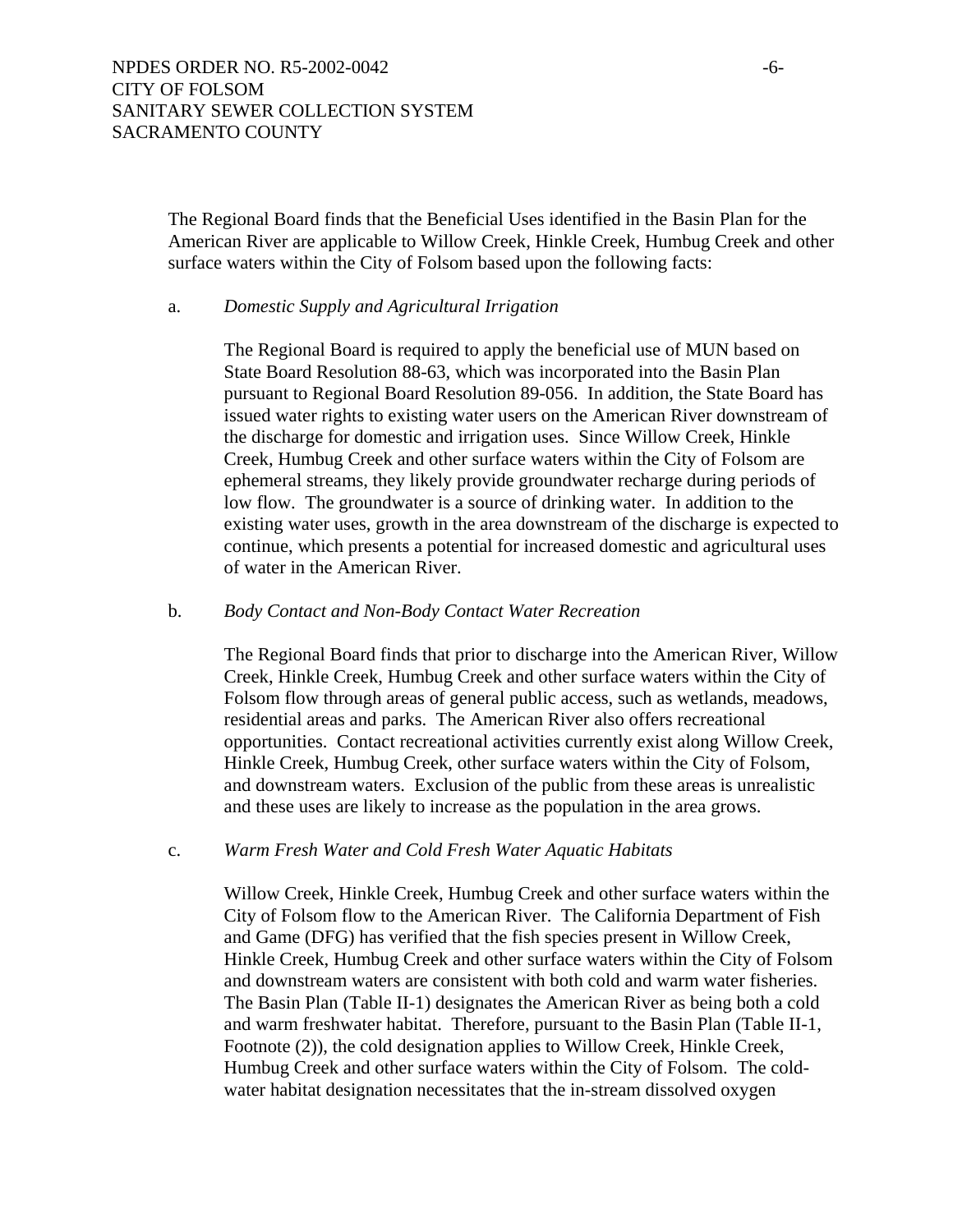concentration be maintained at, or above, 7.0 mg/l. This approach recognizes that, if the naturally occurring in-stream dissolved oxygen concentration is below 7.0 mg/l, the Discharger is not required to improve the naturally occurring level.

The beneficial uses of any specifically identified water body generally apply to its tributary streams. The Regional Board finds that, based on aquatic life migration, existing and potential water rights, and the reasonable potential for contact recreational activities, that the beneficial uses of the American River apply to Willow Creek, Hinkle Creek, Humbug Creek and other surface waters within the City of Folsom. The Regional Board also finds that based on the available information, that Willow Creek, Hinkle Creek, Humbug Creek and other surface waters within the City of Folsom, are ephemeral streams. The ephemeral nature of Willow Creek, Hinkle Creek, Humbug Creek and other surface waters within the City of Folsom means that the designated beneficial uses must be protected, but that no credit for receiving water dilution is available. At times, natural flows within Willow Creek, Hinkle Creek, Humbug Creek and other surface waters within the City of Folsom help support the cold-water aquatic life. At other times, both conditions may exist within a short time span, i.e., there are periods when some or all of the surface waters within the City of Folsom may be dry, and periods when sufficient background flows provide hydraulic continuity with the American River. Dry conditions occur primarily in the summer months, but dry conditions may also occur throughout the year, particularly in low rainfall years.

- 21. The Basin Plan prohibits direct discharges of municipal and industrial wastes into the American River, Lake Natoma, and Folsom Lake.
- 22. The beneficial uses of the underlying groundwaters are municipal and domestic, industrial service, industrial process and agricultural supply.
- 23. The prohibition of discharge is consistent with 40 CFR 131.12 and State Board Resolution 68-16. Compliance with these requirements will result in the use of best practicable treatment or control of the discharge.
- 24. The action to adopt an NPDES permit is exempt from the provisions of Chapter 3 of the California Environmental Quality Act (CEQA) (Public Resources Code Section 21000, et seq.), requiring preparation of an environmental impact report or negative declaration in accordance with Section 13389 of the California Water Code.
- 25. This permit requires that actions be taken to correct identified deficiencies and operation and maintenance activities within the existing sanitary sewer collection system. These projects may be exempt from the provisions of the California Environmental Quality Act, in accordance with Title 14, California Code of Regulations, Sections 15301, 15302, 15303, and 15308. Should the Discharger propose to construct additional facilities, the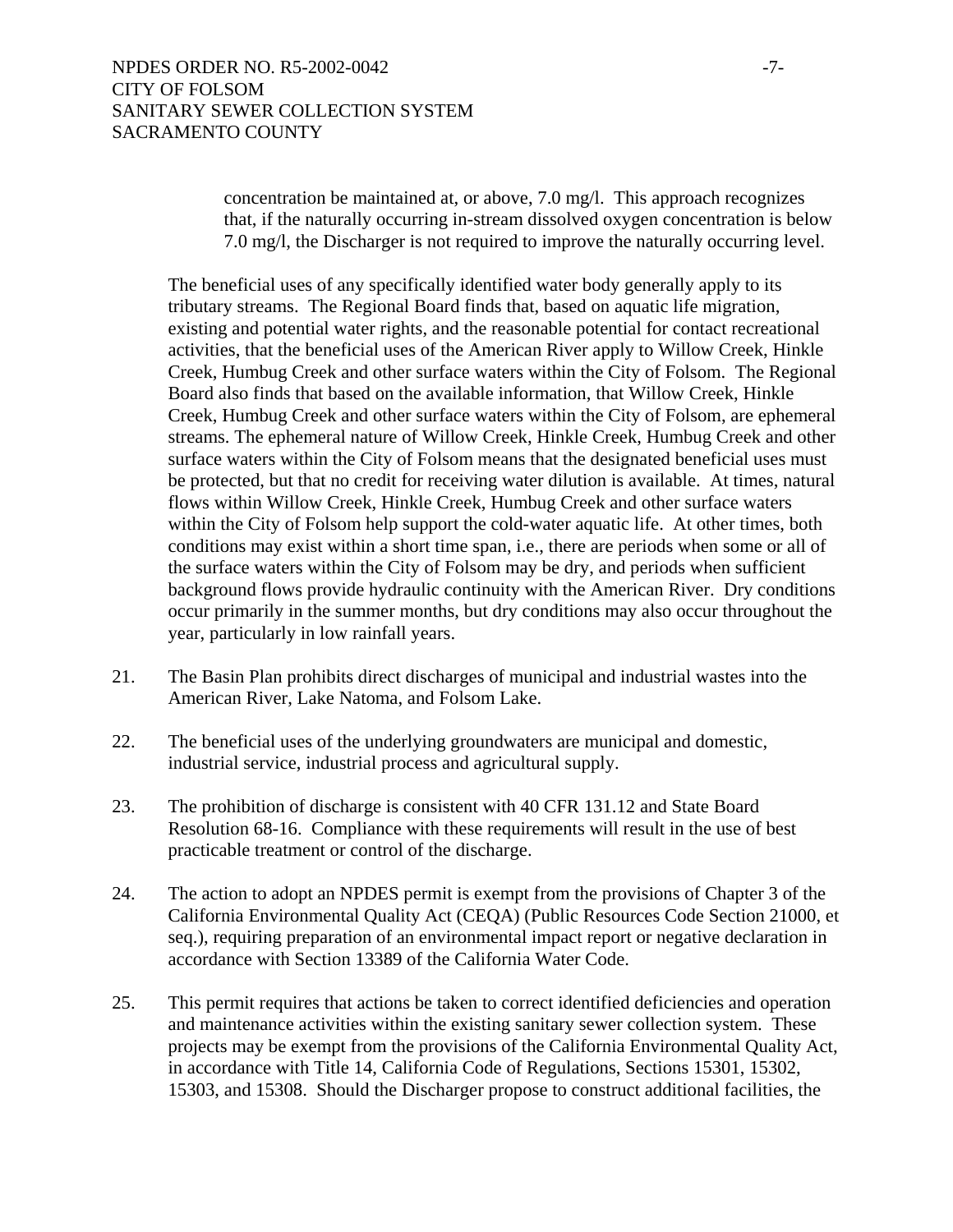Discharger shall comply with Title 14, California Code of Regulations, unless exempt pursuant to Section 15300 et.seq.

- 26. The Regional Board has considered the information in the attached Information Sheet in developing the Findings of this Order. The attached Information Sheet is part of this Order.
- 27. The Regional Board has notified the Discharger and interested agencies and persons of its intent to prescribe waste discharge requirements for this discharge and has provided them with an opportunity for a public hearing and an opportunity to submit their written views and recommendations.
- 28. The Regional Board, in a public meeting, heard and considered all comments pertaining to the discharge.
- 29. This Order shall serve as an NPDES permit pursuant to Section 402 of the CWA, and amendments thereto, and shall take effect upon the date of hearing, provided EPA has no objections.

**IT IS HEREBY ORDERED** that the City of Folsom, its agents, successors and assigns, in order to meet the provisions contained in Division 7 of the California Water Code and regulations adopted thereunder, and the provisions of the Clean Water Act and regulations and guidelines adopted thereunder, shall comply with the following:

# **A. Prohibitions:**

- 1. The discharge of untreated or partially treated sewage to any surface water stream, natural or man-made, or to any drainage system intended to convey storm water runoff to surface waters, is prohibited.
- 2. The flows in the Discharger's sanitary sewer collection system shall not exceed the capacity of the District's conveyance system.
- 3. Odors originating from the sanitary sewer collection system, including pump stations and emergency retention basins, shall not cause nuisance or adversely affect beneficial uses.

## **B. Provisions:**

1. The Discharger shall provide adequate capacity, as defined in Finding 5, and consistent with Provision B.3, to convey base flows and peak flows, including wet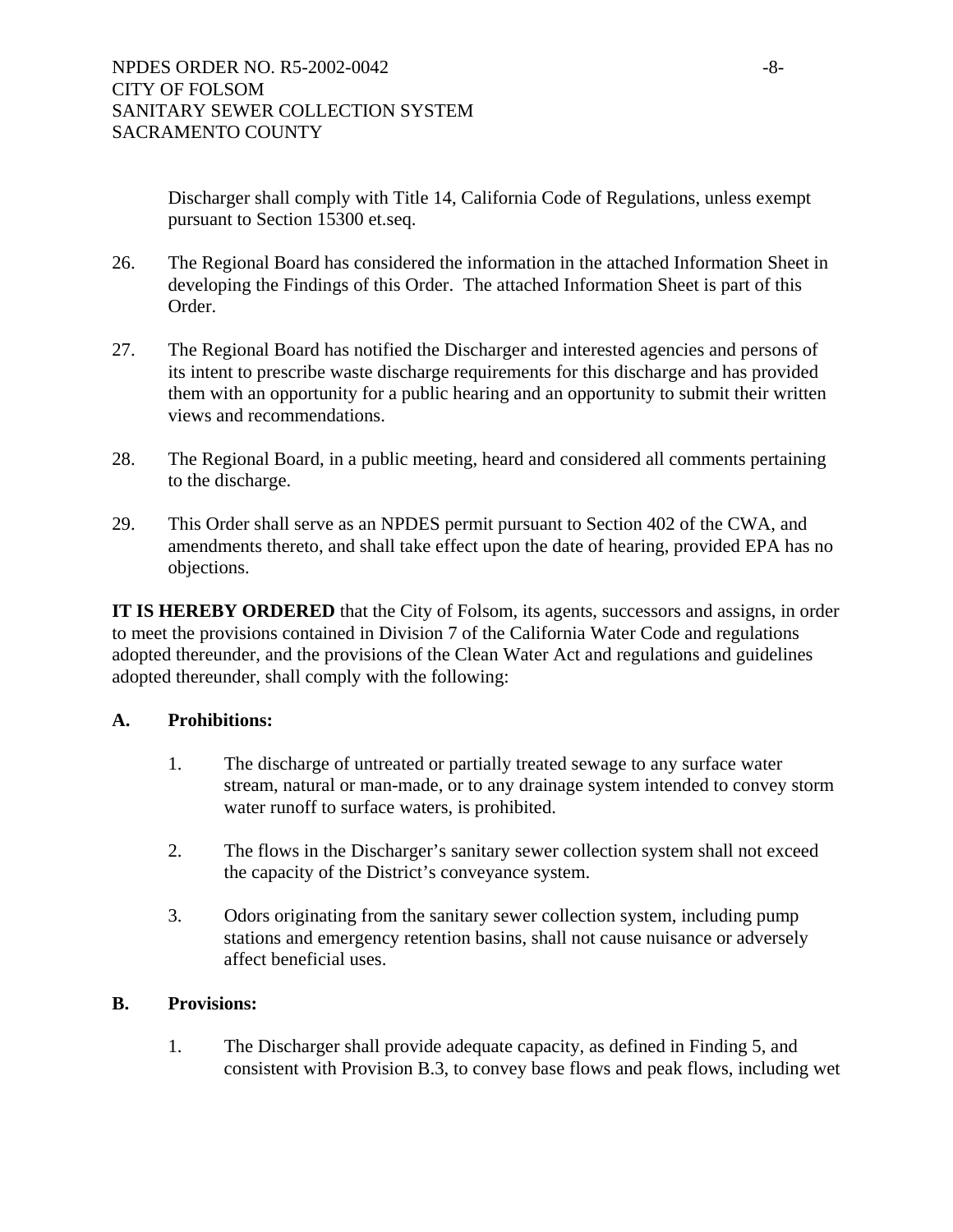weather related events, for all parts of the sanitary sewer collection system owned or operated by the Discharger.

- 2. Upon reduction, loss, or failure of the sanitary sewer system resulting in a sanitary sewer overflow, to minimize adverse impacts to receiving waters, and to provide proper notification to potentially affected individuals and entities, the Discharger shall implement an Overflow Emergency Response Program in accordance with Part E of the Sanitary Sewer Management Plan (SSMP) contained in Attachment D.
- 3. The discharge of untreated or partially treated sewage to any surface water stream, natural or man-made, or to any drainage system intended to convey storm water runoff to surface waters, is prohibited pursuant to Prohibition A.1, and shall constitute a violation of these discharge requirements unless the Discharger demonstrates through properly signed, contemporaneous operating logs, or other relevant evidence that all criteria of either (a) or (b) below are met:
	- (a) Discharges Caused by Severe Natural Conditions
		- (i) The discharge was caused by one or more severe natural conditions, including hurricanes, tornadoes, widespread flooding, earthquakes, tsunamis, and other similar natural conditions; and
		- (ii) There were no feasible alternatives to the discharge, such as the use of auxiliary treatment facilities, retention of untreated wastewater, reduction of inflow and infiltration, use of adequate backup equipment, or an increase in the capacity of the system. This provision is not satisfied if, in the exercise of reasonable engineering judgment, the Discharger should have installed auxiliary or additional collection system components, wastewater retention or treatment facilities, adequate back-up equipment or should have reduced inflow and infiltration; and
		- (iii) The Discharger submitted a claim to the Regional Board within 10 days of the date of the discharge that the discharge meets the conditions of this Provision.
	- (b) Discharges Caused by Other Factors
		- (i) The Discharger can identify the cause of the discharge event; and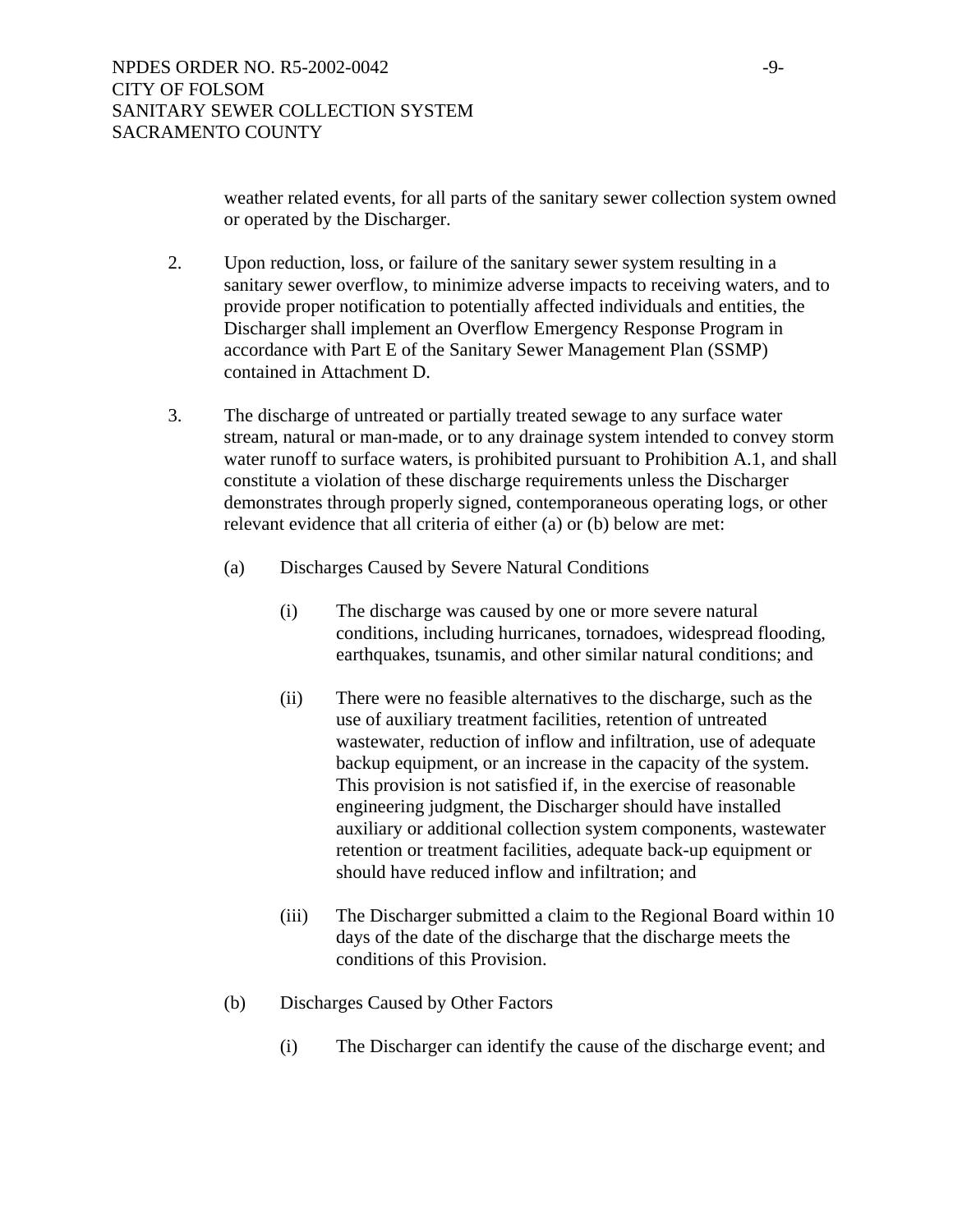- (ii) The discharge was exceptional, unintentional, temporary and caused by factors beyond the reasonable control of the Discharger; and
- (iii) The discharge could not have been prevented by the exercise of reasonable control, such as proper management, operation and maintenance; adequate treatment facilities or collection system facilities or components (e.g., adequately enlarging treatment or collection facilities to accommodate growth or adequately controlling and preventing infiltration and inflow); preventive maintenance; or installation of adequate backup equipment; and
- (iv) The Discharger took all reasonable steps to stop, and mitigate the impact of, the discharge as soon as possible; and
- (v) The Discharger submitted a claim to the Regional Board within 10 days of the date of the discharge that the discharge meets the conditions of this Provision.

In any enforcement proceeding, the Discharger has the burden of proof to establish that the above criteria have been met.

- 4. By **1 May 2002**, the Discharger shall submit, for Executive Officer approval, a monitoring plan that specifies (a) the flow data the Discharger will collect from locations specified in the monitoring plan that will be used to determine the effectiveness of sewer repairs and the locations of flow constraints within the sanitary sewer collection system; (b) the locations the Discharger will visually monitor for SSOs or street flooding when precipitation exceeds 0.5 inches in any 24-hour period, and to document this monitoring in a written log. The Discharger shall report the collected information in accordance with the reporting schedule in Monitoring and Reporting Program No. R5-2002-0042. This monitoring plan shall be updated when appropriate, or at least annually, to be consistent with improvements made to the sanitary sewer collection system.
- 5. All parts of the sewage collection system owned and/or operated by the Discharger shall be properly managed, operated and maintained by trained personnel who possess adequate knowledge, skills and abilities to implement the Provisions of this Order.
- 6. The Discharger shall develop and implement a SSMP in accordance with Attachment D and the following compliance schedule: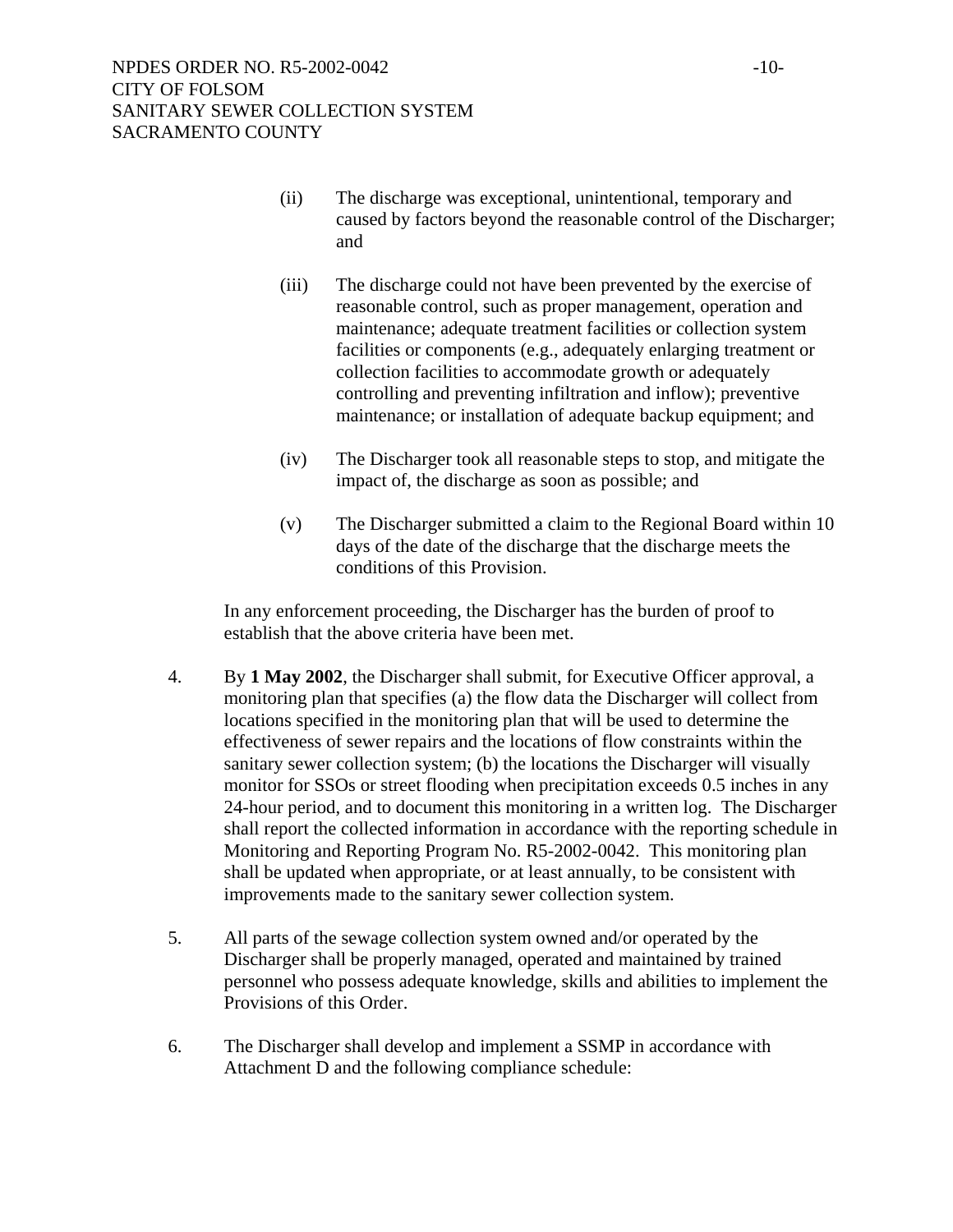## NPDES ORDER NO. R5-2002-0042 -11-CITY OF FOLSOM SANITARY SEWER COLLECTION SYSTEM SACRAMENTO COUNTY

| <u>Component</u>                                               | <b>Compliance Date</b> | <b>Report of</b><br>Compliance Due |
|----------------------------------------------------------------|------------------------|------------------------------------|
| <b>Organizational Structure</b>                                | 1 June 2002            | 1 July 2002                        |
| <b>Measures and Activities</b>                                 | 1 September 2002       | 1 October 2002                     |
| Design and Performance<br>Provisions                           | 1 September 2002       | 1 October 2002                     |
| <b>Preventive Maintenance</b><br>Program                       | 1 September 2002       | 1 October 2002                     |
| <b>Overflow Emergency</b><br><b>Response Plan</b>              | 1 September 2002       | 1 October 2002                     |
| <b>Legal Authority</b>                                         | 1 March 2003           | 1 April 2003                       |
| <b>System Evaluation and</b><br><b>Capacity Assurance Plan</b> | 1 March 2003           | 1 April 2003                       |
| <b>Grease Disposal Alternatives</b>                            | 1 March 2003           | 1 April 2003                       |
| <b>Grease Control Program</b>                                  | 1 March 2003           | 1 April 2003                       |
| <b>Revenue Plan</b>                                            | 1 September 2003       | 1 October 2003                     |
| <b>Complete SSMP</b><br>Documentation                          | 1 March 2004           | 1 April 2004                       |

The Discharger shall submit to the Regional Board on or before each compliance report due date, the specified document for Executive Officer approval, or if appropriate, a written report detailing compliance or noncompliance with the specific schedule date and task. If noncompliance is being reported, the reasons for such noncompliance shall be stated, plus an estimate of the date when the Discharger will be in compliance. The Discharger shall notify the Regional Board by letter when it returns to compliance with the time schedule. The approved SSMP shall be made available to the public upon request.

7. It is anticipated that the SSMP may need to be modified, revised, or amended periodically when: (a) monitoring data indicates the objectives of this Order are not met, or will not be achieved, in the prevention of sanitary sewer overflows;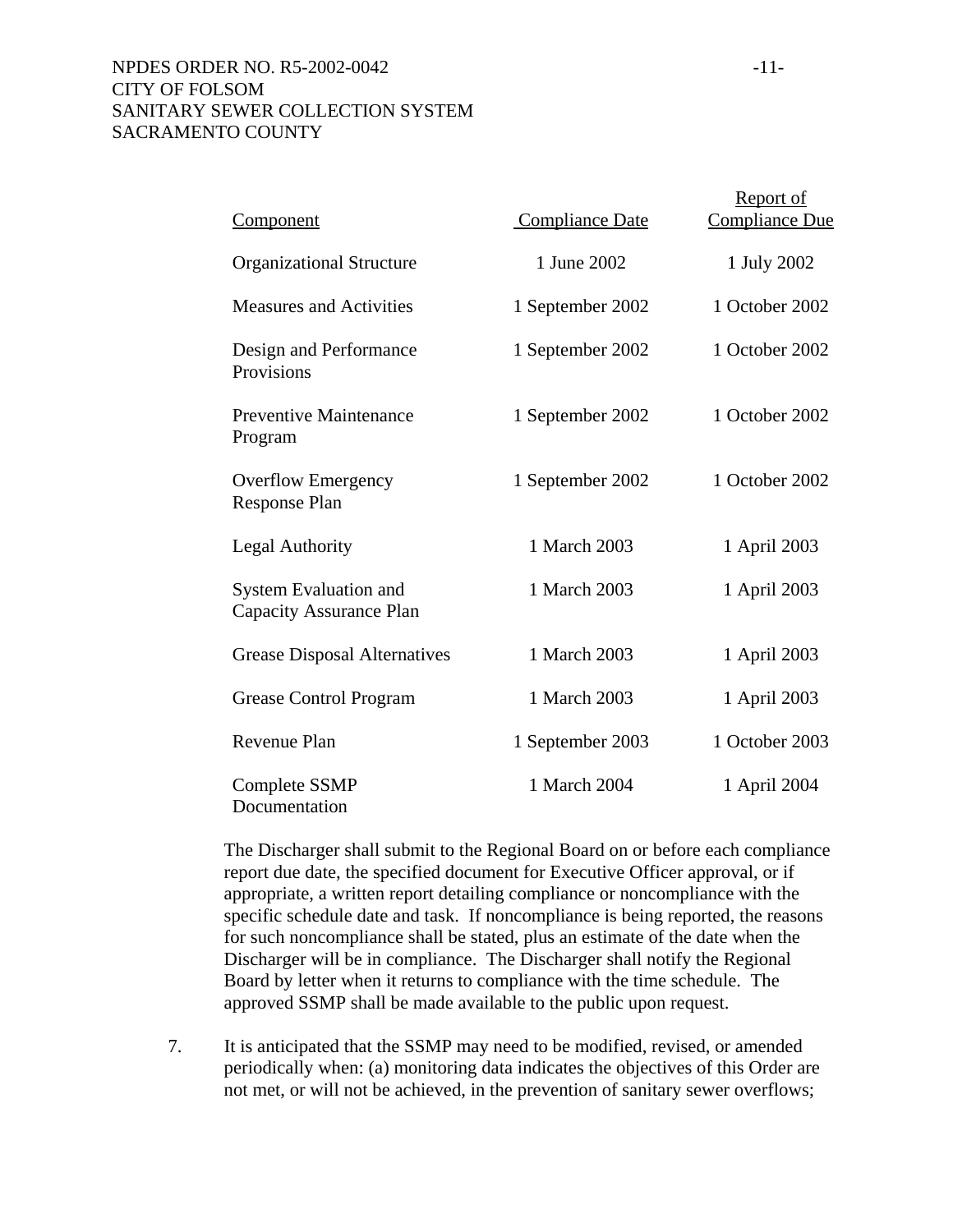(b) there is a change in operation, maintenance, or activities that comprise the SSMP; or (c) requests for changes are initiated by the Executive Officer or by the Discharger. Revisions shall take effect upon approval by the Executive Officer.

- 8. In accordance with California Business and Professions Code sections 6735, 7835, and 7835.1, engineering and geologic evaluations and judgments shall be performed by or under the direction of registered professionals competent and proficient in the fields pertinent to the required activities. All technical reports specified herein, and in any related compliance Order, that contain workplans for, that describe the conduct of investigations and studies, or that contain technical conclusions and recommendations concerning engineering and geology shall be prepared by or under the direction of appropriately qualified professional(s), even if not explicitly stated. Each engineering and geologic technical report submitted by the Discharger shall contain a statement of qualifications of the responsible licensed professional(s) as well as the professional's signature and/or stamp of the seal.
- 9. The Discharger shall comply with all the items of the "Standard Provisions and Reporting Requirements for Waste Discharge Requirements (NPDES)", dated 1 March 1991, which are part of this Order. This attachment and its individual paragraphs are referred to as "Standard Provisions".
- 10. The Discharger shall comply with Monitoring and Reporting Program No. R5-2002-0042, which is part of this Order, and any revisions thereto as ordered by the Executive Officer. When requested by USEPA, the Discharger shall complete and submit Discharge Monitoring Reports. The submittal date shall be no later than the submittal date specified in the Monitoring and Reporting Program.
- 11. Where the Discharger becomes aware that it failed to submit any relevant facts in any report required under this Order to the Regional Board, it shall promptly submit such facts or information.
- 12. This Order expires on **1 March 2007** and the Discharger must file a Report of Waste Discharge in accordance with Title 23, CCR, not later than 180 days in advance of such date in application for renewal of waste discharge requirements if it wishes to continue the discharge.
- 13. The US EPA is developing a Sanitary Sewer Overflow/Capacity, Management, Operation, Maintenance (SSO/CMOM) rule that contains proposed revisions to the NPDES permit regulations that will apply to sanitary sewer collection systems, including satellite collection systems that discharge to regional